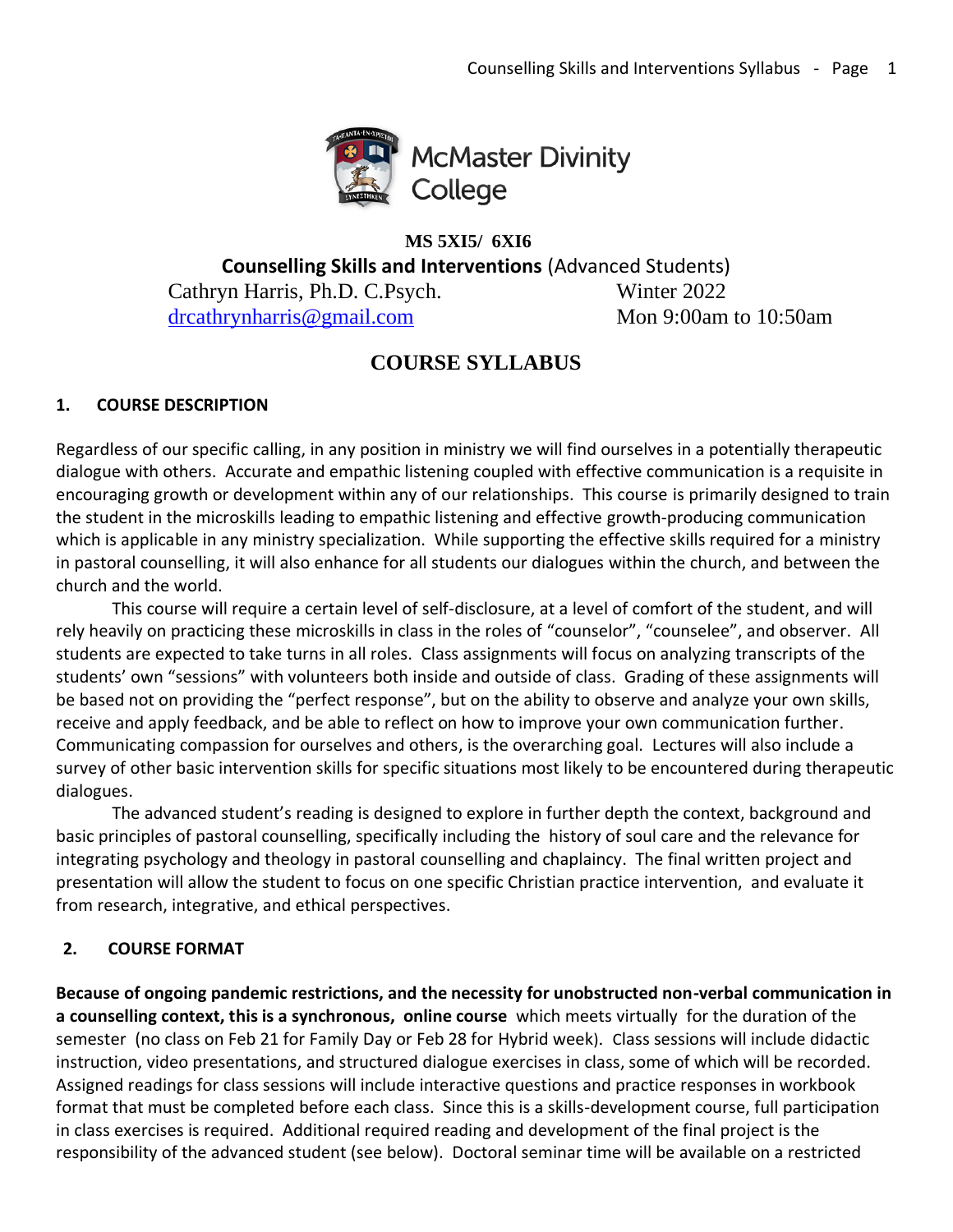basis with the professor in order to facilitate this project. **\*\* Because we lose a week of instruction due to Family Day, there is assigned reading due by the first day of class. See class schedule below.**

### **3. LEARNING OBJECTIVES**

## *Knowing*

- To understand the goals and phases of pastoral counselling, and the microskills needed for the most effective pastoral therapeutic relationship
- To understand the history of soul care and the relevance of integrating psychology and theology in pastoral counselling
- To understand the different types of responses and interventions which might occur in pastoral counselling, including unique Christian practices that can also serve as clinical interventions
- To understand what kinds of responses and interventions are helpful or not helpful in promoting growth and change, in specific situations in the therapeutic relationship, and the ethical boundaries and guidelines for using specific Christian practices in counselling
- To know the evidence supporting the clinical use of Christian practices in counselling

## *Being*

- To increase comfort with self-disclosure, within one's own sense of safety and boundaries, and as appropriate to the assignments
- To increasingly practice empathic listening skills and effective responses in all our relationships
- To increase tolerance in hearing others' pain and being open to the experience of one's own pain.

### *Doing*

- To observe and identify helpful versus non helpful responses in therapeutic dialogue
- To develop microskills in noticing, reflecting, and validating both content and feelings in a dialogue, in order to establish relationship, encourage deeper exploration and growth, and consolidate learnings
- To develop microskills in clarifying, confronting, using metaphors, and using authenticity, self-disclosure and immediacy to encourage growth and change
- To become familiar with the professional literature and research on Christian practices in counseling, and conduct a literature review and appropriate analysis and evaluation of one specific Christian practice
- To present a 20 minute lecture/presentation on your research to a graduate level class in counselling

## **4. REQUIRED COURSE TEXTS**

All required textbooks for this class are available from the College's book service, READ On Bookstore, Room 145, McMaster Divinity College. Texts may be purchased on the first day of class. For advance purchase, you may contact READ On Bookstore, 5 International Blvd, Etobicoke, Ontario M9W 6H3: phone 416.620.2934; fax 416.622.2308; email [books@readon.ca.](mailto:books@readon.ca) Other book services may also carry the texts.

Benner, David G. *Care of Souls: Revisioning Christian Nurtre and Counsel.* Grand Rapids, MI: Baker Book House, 1998. (238 pp)

Roberts, Stephen B., Ed. *Professional Spiritual and Pastoral Care: A Practical Clergy and Chaplain's Handbook.* Nashville, TN: Turner Publishing, 2011. (480 pp)

Sbanotto, E.A.N., Gingrich, H.D., and Gingrich, F.C. *Skills for Effective Counseling: A Faith-Based Integration.* Downers Grove, IL: InterVarsity Press, 2016 (450pp)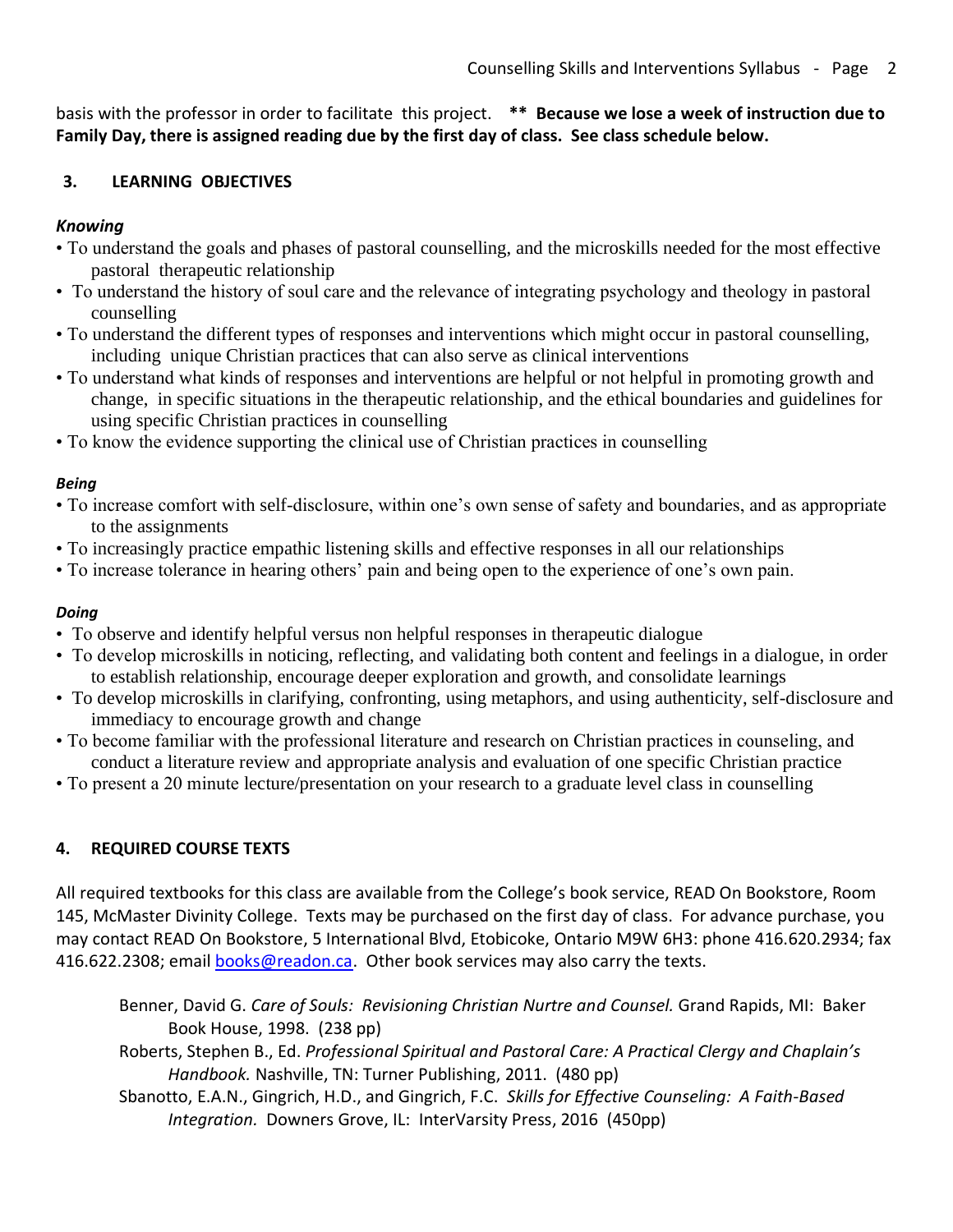#### **5. INSTRUCTOR**

*Biography:* Cathryn Harris, Ph.D. C.Psych. is an Assistant Professor (part time) at McMaster Divinity College. She is a Registered Psychologist (CPO) with competencies in both Clinical and Counselling Psychology, a Registered Marriage and Family Therapist, and Approved Supervisor in Marriage and Family Therapy with AAMFT and CAMFT, and a Certified EMDR Therapist. For 35 years, and currently fulltime, she has provided psychotherapy and psychological assessments to individuals, couples, families, children and adolescents in outpatient private practice. She has also worked in inpatient and day treatment programs, and provided consultation to pastors, teachers, and business professionals on individual and organizational issues. She has been continuously involved in the training and supervision of Christian mental health professionals for over 30 years, beginning as Adjunct Professor at Rosemead School of Psycholog, and at Fuller Graduate Seminary for a short while, and for the longest time as Clinical Supervisor for a Christian counselling ministry that placed counselling interns in churches throughout Southern California. It has also been her privilege on a few occasions to provide counselling skills training specifically to Pastors, and looks forward to being able to do more of this at MDC. Dr. Harris has been married for over 30 years to another psychologist, and has one adult daughter who has managed to survive that experience.

*Contact and Availability:* Dr. Harris is available for one-on-one consultation briefly after class and during breaks on the day class is scheduled. Otherwise, students may contact her at [drcathrynharris@gmail.com](mailto:drcathrynharris@gmail.com)*. Please make sure you put "Counselling Skills course" in the subject line of any email to rapidly identify your communication.*

#### **6. COURSE REQUIREMENTS**

#### **A. Class Participation and Paper Presentation- 10% of grade**

Attendance, participation in class discussions, exercises and roleplays, and completion of assigned written response pages ("workbook" pages) for each chapter in the course text **before** class, are absolutely crucial to the successful completion of this course. This portion of the grade also includes the presentation at the end of term on the advanced Christian practices paper (see below).

#### **B. Assignments**

#### **i. Small Group Role Play Exercises and Transcript Analysis - 25% of grade:**

Eight small group exercises, to be completed in class, are delineated on pages 389-425 of the text to correspond with Chapters 4 through 12 according to the class schedule below. These involve audio or video recording (preferable) of the role plays, therefore access to a smart phone or other equipment with recording capabilities is required. Each student must supply their own recording equipment. For each roleplay, each student will transcribe their responses as "counselor" and analyze them. This written assignment is due the week after the role play, according to the class schedule below. A template for the roleplay analysis is given in the text, and a fillable pdf document will also be available through *Avenue to Learn*. (Note: You must not be in a small group with someone with whom you are in a romantic relationship. All-male groups are to be avoided. You must also counsel and be counseled by both of your other group members at various points in the semester.)

Assignments will grow in their point value as the semester progresses:

Chs  $5,7, 9 = 15$  points each; Chs  $10,12 = 25$  points each

Total points will be converted to reflect 25% of total grade.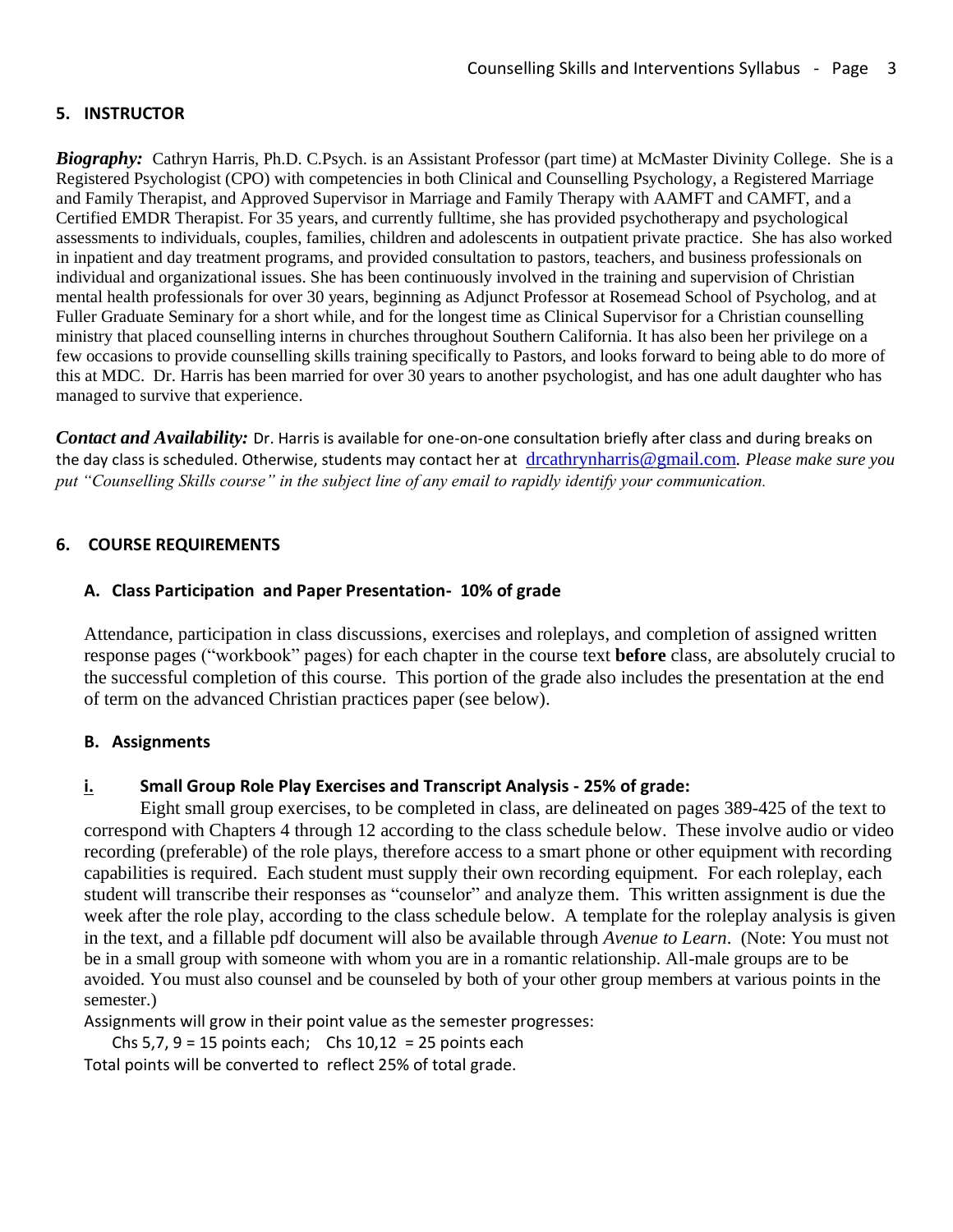#### **ii. Final Interview Project - 40% of grade: Due March 28th**

In this summative project, the student will conduct a 45-60 minute therapeutic dialogue or helping session with a volunteer from outside the class who serves in the role of counselee. The format will be similar, but more extensive than the roleplay assignments above. The session is recorded and transcribed and the digital recording will be uploaded to the instructor with the written paper. The session can be conducted any time after Chapter 12 is completed in class. It is best to have your volunteer scheduled and your equipment prepared beforehand, so that you can do your session as soon as possible after that class. Full details of the project are given on pages 425-439 of the text. The student's analysis and critique of their counselor behaviors will review all the microskills used as taught in the course, as well as observations of their personal responses in the session, and reflection on their growth challenges. A template for the session analysis is given in the text and will also be available through *Avenue to Learn*. The project is due on the day of the second to last class. *Late submissions cannot be accepted.*

### **iii. Advanced Students' Written Project – 25% of Grade**

 Tan (2011) has suggested that there are four distinct areas unique to pastoral or Christian counselling, one of which is "unique methods that go beyond standard counselling skills and techniques" (p.16). Imagine that you are being interviewed by the CRPO to give justification for using a spiritual intervention in your counseling approach. Your advanced project for this course is to develop a bibliography, paper, and 20 minute presentation describing one specific and unique Christian practice in pastoral counselling, highlighting the research evidence base for the practice, discussing how it can be seen integratively as a clinical intervention not just a spiritual intervention, and providing guidelines for its effective use, including consideration of ethical issues. The specific practice you choose and your bibliography must be approved by the instructor to avoid duplication between students. Details of the assignment will be provided in the first day of class. The presentation will be made on the second to last or last lecture day of the course, depending on the number of advanced students enrolled.

### A. **Bibliography and Reading: Due Feb 21st**

The required texts will provide context and background for evaluating your review of one selected Christian practice from an integrative pastoral counselling perspective, and can be included in your project. You will additionally research and construct a bibliography of additional sources on your chosen practice specifically, according to the requirements of your degree (see below). A selected bibliography is provided on A2L as a starting point and gives some examples of specific practices you can choose from, as well as their analysis, but this list is purposely not exhaustive and will need to be updated for your project in terms of most recent research and perspectives. References can include books and/or professional articles. The following journals are recommended but not exhaustive: *Journal of Christianity and Psychology*, *Journal of Psychology and Theology*, *Journal of Pastoral Care, Pastoral Psychology, Journal of Religion and Health, Journal of Pastoral Theology.*

> **DPT Students (MS 5XI5) –** Minimum of additional 15 references **MA/PhD Students (MS 6XI6) –** Minimum of additional 20 references

#### B. **Advanced Students' Paper: Due March 14th**

a. Choose an appropriate title for your project, and include a brief introduction as to its relevance for ministry.

b. Describe the specific Christian practice to be used in counselling, its history of development and biblical foundation as relevant.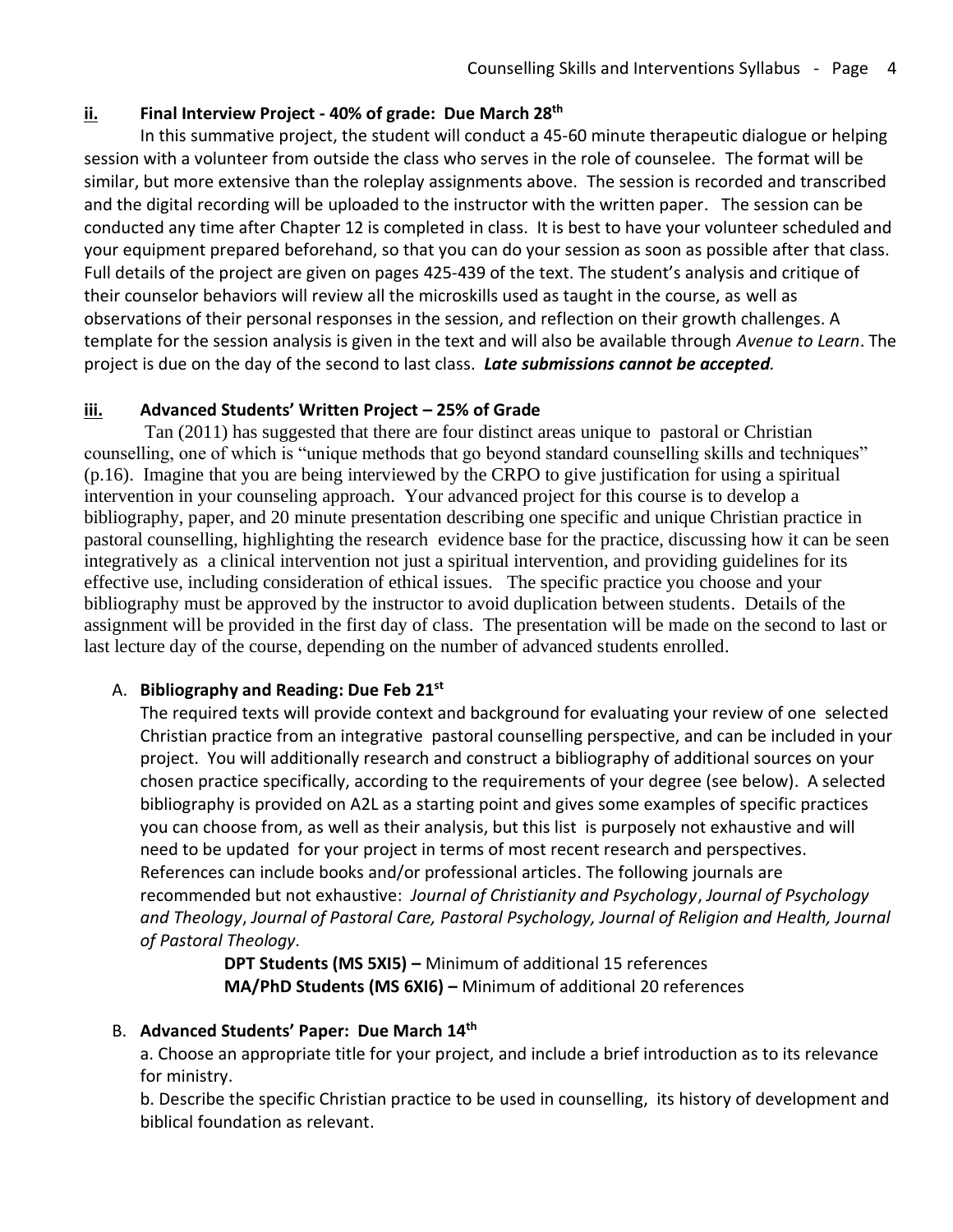c. What research supports the use (or contraindicates the use) of this practice in counselling? Review the literature relevant supporting it as an "evidence-based" practice. If there is no research, or no empirical support for this practice, are there other reasons it might still be justifiably included in counselling?

d. How can this spiritual intervention been seen from an integrative psychological perspective? Egs. What aspects of effective counselling does it parallel or incorporate? In what ways would it advance the more general goals of counselling? Does it address psychological themes relevant to counselling and human growth?

e. What guidelines are suggested to use this intervention most effectively? Egs. When and how should be introduced in the counselling process? What are the indications and counter-indications for its use? Are there any ethical considerations in its use, and how should these be navigated? f. Include an appropriate conclusion section, summarizing your findings.

> **DPT Students (MS 5XI5) –** Minimum 20 pages **MA/PhD Students (MS 6XI6) –** Minimum 25 pages

## **7. COURSE ADMINISTRATION**

**College Style for Submission of Written Work:** All stylistic considerations (including but not limited to questions of formatting, footnotes, and bibliographic references) must conform to the McMaster Divinity College Style Guidelines for Essays and Theses [http://mcmasterdivinity.ca/wp](http://mcmasterdivinity.ca/wp-content/uploads/2018/02/mdcstyleguide.pdf)[content/uploads/2018/02/mdcstyleguide.pdf.](http://mcmasterdivinity.ca/wp-content/uploads/2018/02/mdcstyleguide.pdf) Failure to observe appropriate form will result in grade reductions.

**Statement On Academic Honesty:** Academic dishonesty is a serious offence that may take any number of forms, including plagiarism, the submission of work that is not one's own or for which previous credit has been obtained, and/or unauthorized collaboration with other students. Academic dishonesty can result in severe consequences, e.g., failure of the assignment, failure of the course, a notation on one's academic transcript, and/or suspension or expulsion from the College.

Students are responsible for understanding what constitutes academic dishonesty. Please refer to the Divinity College Statement on Academic Honesty ~ https://mcmasterdivinity.ca/rules-regulations/

**Gender Inclusive Language:** McMaster Divinity College uses inclusive language for human beings in worship services, student written materials, and all its publications. It is expected that inclusive language will be used in chapel services and all MDC assignments. In reference to biblical texts, the integrity of the original expressions and the names of God should be respected, but you will need to use gender-inclusive language for humans, and you will need to quote from a gender-inclusive version such as the following: NRSV (1989), NCV (1991), TEV/GNB/GNT (1992), CEV (1995), NLT (1996), TNIV (2005), and the Common English Bible (CEB 2011).

**Submission of Written Work:** This course is uniquely structured so that the book assignments prepare the student for what will be practiced in class. Therefore, the following will be strictly observed:

**1. Chapter assignments:** Due at the beginning of each class, answers should be typed into a separate document, and submitted to A2L. **Docked 50% for late submission.**

**2. In-Class Role Play assignments:** Due at the beginning of each class, they must be submitted online through Avenue to Learn. A fillable .pdf is provided which can be downloaded, filled out, and uploaded. If a student is unavoidably absent for a class in which a small group assignment is given, he/she is expected to practice the targeted skill in the counselor role with at least one other student in his/her group outside class time and still submit the written assignment on the date due. If a group member is missing, the remaining two group members should go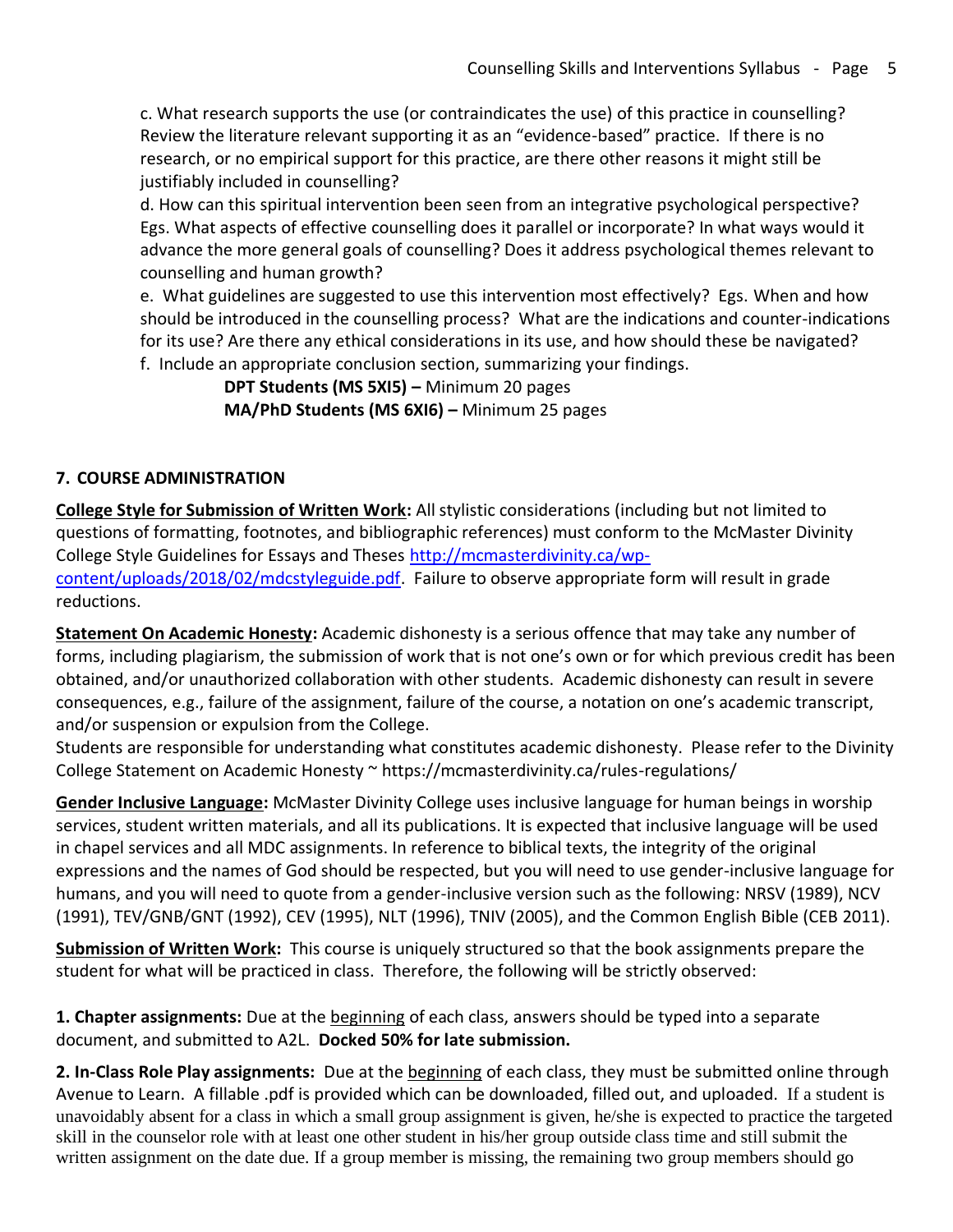ahead with the small group during class time unless it is certain that the entire group can get together to complete the assignment on time. **Docked 50% for late submission.**

**3. Final Written Project and Presentation:** The written paper and outline for the class presentation (Power Point slides for the class are preferable) are due one week before the presentation is scheduled.

**4. Final Interview Project:** Must be handed in on Avenue to Learn, with digital audio/video recording uploaded as well (digital format to be explained in class). *Because of the grading time involved, late submissions will not be accepted after the second to last day of class.* 

**Cell Phone/Computer Policy:** Students are to refrain from texting or conducting cell phone conversations while class is in session. Should you need to maintain contact with family members and/or your church or ministry, please turn off the ringer so as to avoid disturbing others; upon receipt of an urgent call, you may discretely excuse yourself from the classroom. The same policy applies to all computer generated sound schemes or other electronic annunciation systems.

**Copyright:** *This syllabus is the property of the instructor and is prepared with currently available information. The instructor reserves the right to make changes and revisions up to and including the first day of class.*

*8.* **COURSE OUTLINE : See beginning next page.**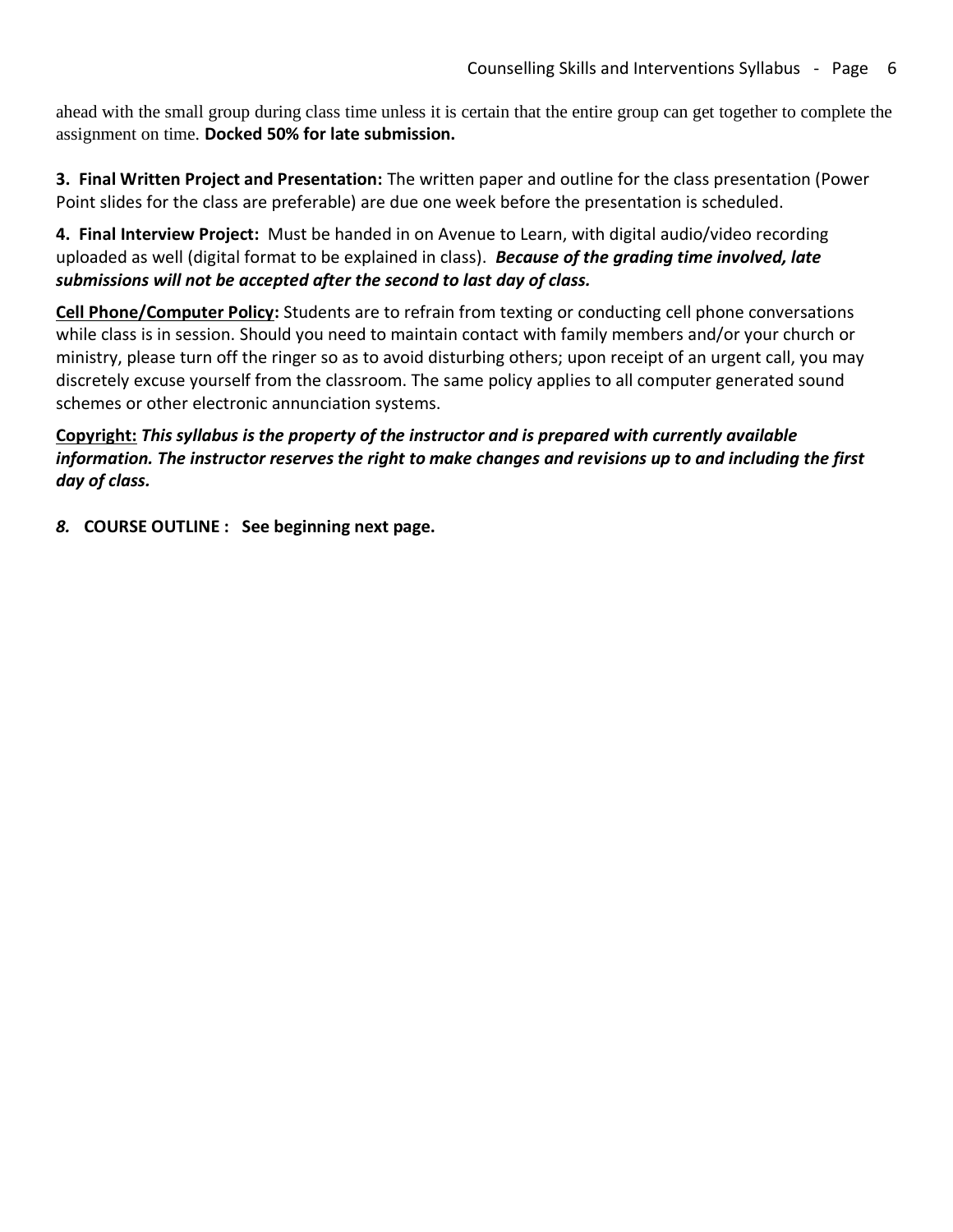#### **8. COURSE OUTLINE : READINGS AND ASSIGNMENT SCHEDULE** *(Due on class date indicated)*

*\*\* All assigned questions in each chapter are to be answered in written form and uploaded before class\*\**

| Week 1 - Monday, Jan 10th -                                                                                                                        |                                                                                                           |
|----------------------------------------------------------------------------------------------------------------------------------------------------|-----------------------------------------------------------------------------------------------------------|
| Reading Assignment: Sbanotto et al, Introduction and Chapters 1&2 (pp.1-54) (54 pgs)<br><b>Lecture Topic: Foundations for Therapeutic Dialogue</b> |                                                                                                           |
| Goals and Expectations of the Course                                                                                                               |                                                                                                           |
|                                                                                                                                                    | The Healing Relationship: Self as Instrument                                                              |
|                                                                                                                                                    | Understanding and Communicating Empathy: The Basics of Good Communication                                 |
|                                                                                                                                                    |                                                                                                           |
| Week 2 - Monday, Jan 17th                                                                                                                          |                                                                                                           |
| <b>Reading Assignment:</b> Chs. 3, 4 & 5 (pp.55-110) (54 pgs)                                                                                      |                                                                                                           |
| <b>Lecture and Discussion Topics:</b>                                                                                                              | Microskills: Noticing While Being Present in the Room<br>Microskills: Identifying the Pieces of the Story |
|                                                                                                                                                    | <b>Small Group Role Play during class:</b> Ch. 5 Reflecting Content (pp.392-393)                          |
| Week 3 - Monday, Jan 24th                                                                                                                          |                                                                                                           |
| Reading Assignment: Chs. 6 & 7 (pp.111-150) (48 pgs)                                                                                               |                                                                                                           |
| Role Play Worksheet Due: Ch.5 Reflecting Content (pp.393-395)                                                                                      |                                                                                                           |
| <b>Lecture and Discussion Topic:</b>                                                                                                               | Microskills: Validating Emotion                                                                           |
|                                                                                                                                                    | Microskills: Connecting Empathically                                                                      |
|                                                                                                                                                    | <b>Small Group Role Play during class:</b> Ch. 7 Basic Level Empathy (pp.396-399)                         |
| Week 4 - Monday, Jan 31st                                                                                                                          |                                                                                                           |
| <b>Reading Assignment:</b> Chs. $8 \& 9$ (pp.151-190) (39 pgs)                                                                                     |                                                                                                           |
| Role Play Worksheet Due: Ch. 7 Basic Level Empathy (pp.400-403)                                                                                    |                                                                                                           |
| <b>Lecture and Discussion Topic:</b>                                                                                                               | Microskills: Zeroing In (Clarifying)                                                                      |
|                                                                                                                                                    | Microskills: Connecting Deeply (Intuitive Empathy)                                                        |
|                                                                                                                                                    | <b>Small Group Role Play during class:</b> Ch. 9 Clarifying $\&$ Intuitive Empathy (pp.412-417)           |
| Week 5 - Monday, Feb 7th                                                                                                                           |                                                                                                           |
| <b>Lecture and Discussion Topic:</b>                                                                                                               | Microskills: <i>Metaphor</i>                                                                              |
| <b>Reading Assignment:</b> Ch. 10 (pp.191-210) (19 pgs)                                                                                            |                                                                                                           |
|                                                                                                                                                    | <b>Role Play Worksheet Due:</b> Ch. 9 Clarifying & Intuitive Empathy (pp.412-417)                         |
|                                                                                                                                                    | Small Group Role Play during class: Ch. 10 Clarifying, Intuitive Empathy & Metaphor (pp.412-417)          |
| Week 6 - Monday, Feb 14th                                                                                                                          |                                                                                                           |
| <b>Reading Assignment:</b> Chs. 11 & 12 (pp.211-252) (41 pgs)                                                                                      |                                                                                                           |
| Role Play Worksheet Due: Ch. 10 (pp, 412-416)                                                                                                      |                                                                                                           |
| <b>Lecture and Discussion Topic:</b>                                                                                                               | Microskills: Confrontation                                                                                |
|                                                                                                                                                    | Microskills: Using the Here and Now                                                                       |
|                                                                                                                                                    | <b>Small Group Role Play:</b> Ch. 12 Assignment, include Confrontation practice (pp. 416-425)             |
| Week 7 - Monday, Feb 21st: FAMILY DAY HOLIDAY - NO CLASS                                                                                           |                                                                                                           |
| ** ADVANCED STUDENT BIBLIOGRAPHY DUE                                                                                                               |                                                                                                           |

**\*\* FRIDAY Feb 25th: Role Play Worksheet Due:** Ch. 12 Assignment, include Confrontation practice